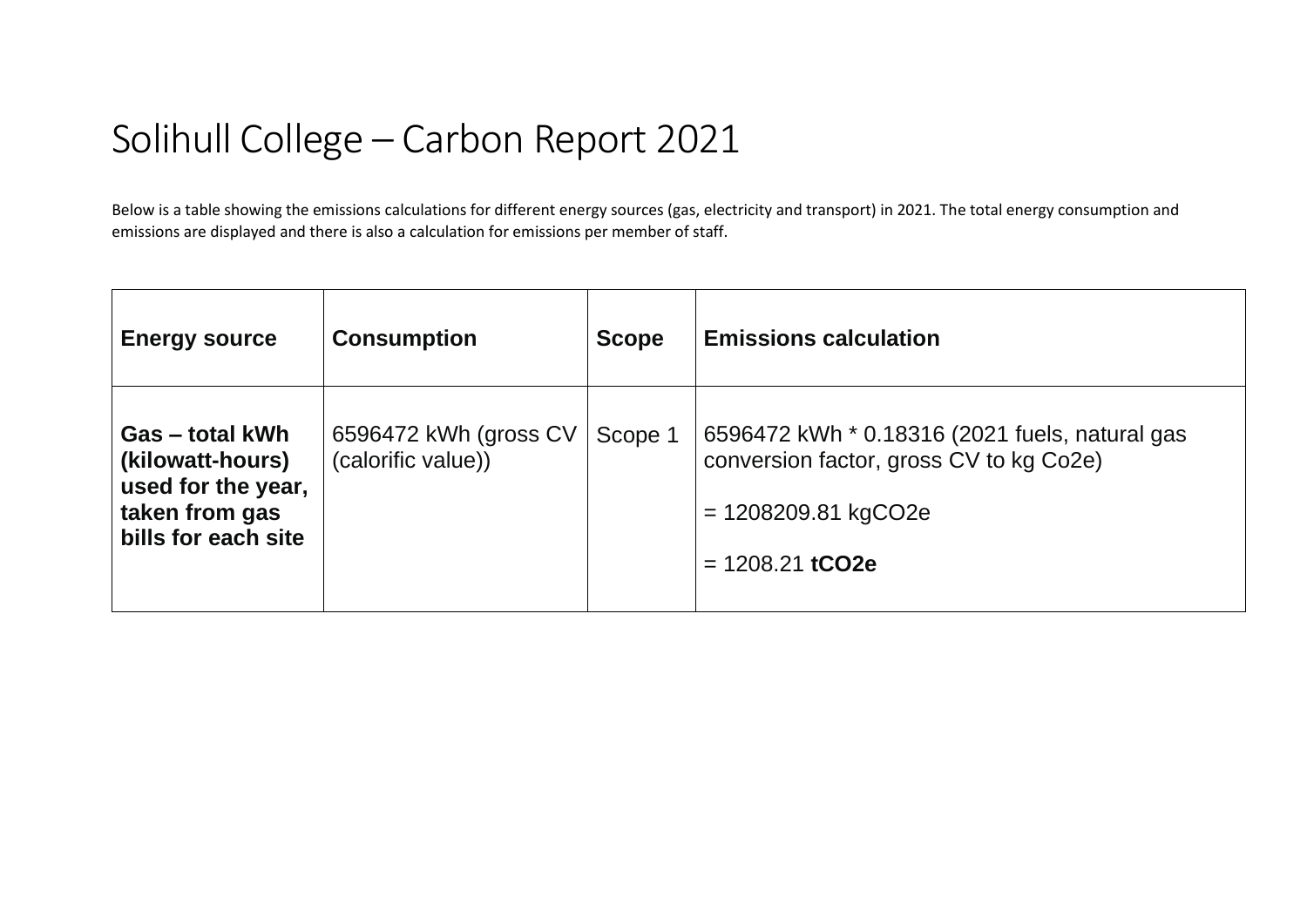| <b>Energy source</b>                                                                                  | <b>Consumption</b>                                                                                                                                                   | <b>Scope</b> | <b>Emissions calculation</b>                                                                                                                                                                    |
|-------------------------------------------------------------------------------------------------------|----------------------------------------------------------------------------------------------------------------------------------------------------------------------|--------------|-------------------------------------------------------------------------------------------------------------------------------------------------------------------------------------------------|
| Electricity – total<br>kWh used for the<br>year, taken from<br>the electricity bills<br>for each site | 3529580 kWh                                                                                                                                                          | Scope 2      | 3529580 kWh * 0.21233 (2021 UK electricity<br>conversion factor to kgCO2e)<br>$= 749435.72$ kgCO2e<br>$= 749.44$ tCO2e                                                                          |
| Transport – used in<br>lieu of passenger<br>vehicles                                                  | 64700 miles * 1.17682<br>(2021 SECR kWh pass<br>& delivery vans, vans<br>class $2 -$ used in lieu of<br>passenger vehicles<br>conversion) = $76140.25$<br><b>kWh</b> | Scope 1      | 64700 miles = 104124.56 km, 104124.56 km *<br>0.18315 (2021 managed assets vehicles, vans class<br>2 – used in lieu of passenger vehicles conversion)<br>$= 19070.41$ kgCO2e<br>$= 19.07$ tCO2e |